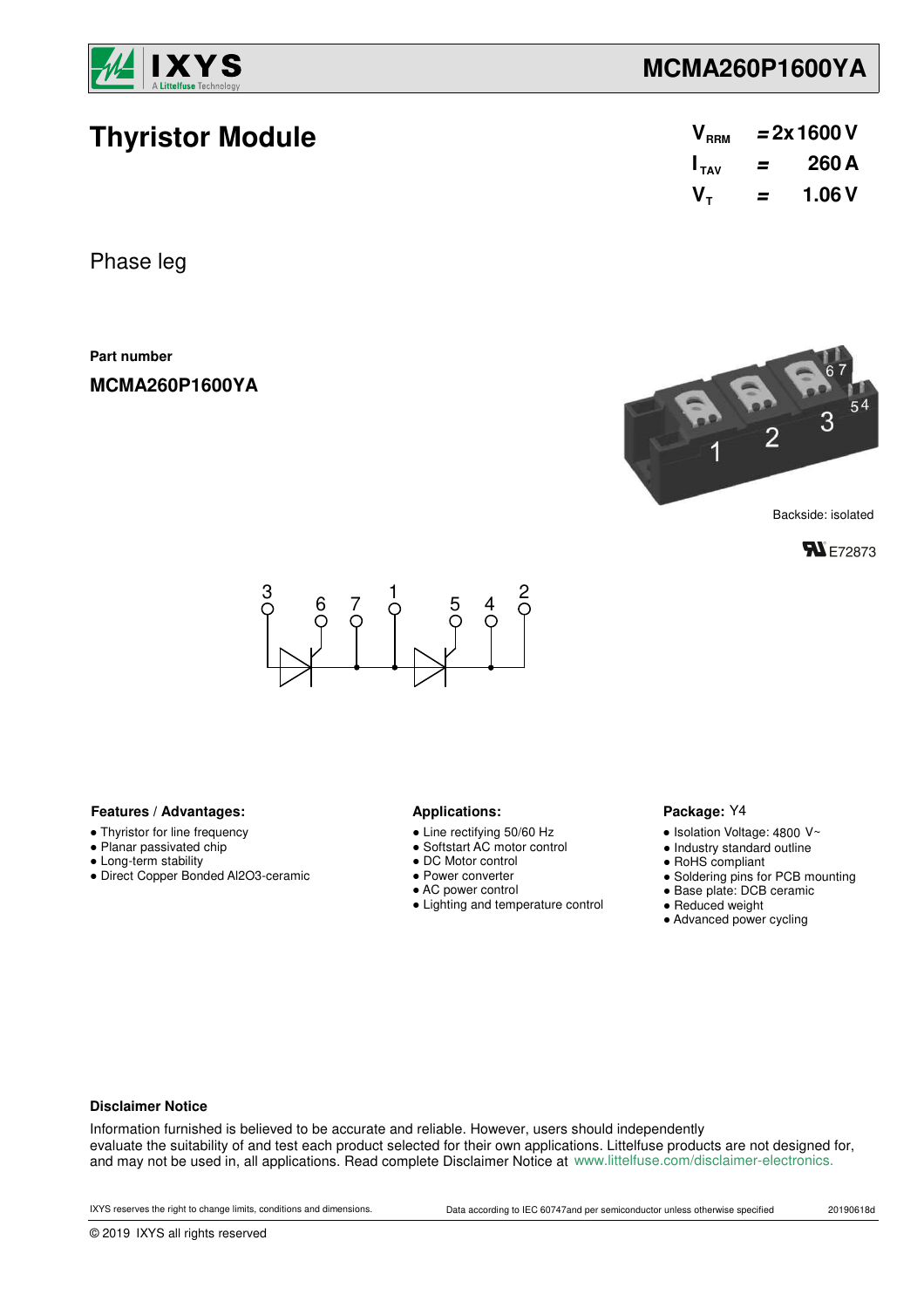

| <b>Thyristor</b>           |                                                      |                                                                                   |                                     |              | Ratings        |                   |
|----------------------------|------------------------------------------------------|-----------------------------------------------------------------------------------|-------------------------------------|--------------|----------------|-------------------|
| Symbol                     | <b>Definition</b>                                    | <b>Conditions</b>                                                                 |                                     | min.<br>typ. | max.           | Unit              |
| $\bm{V}_{\text{RSM/DSM}}$  | max. non-repetitive reverse/forward blocking voltage |                                                                                   | $T_{VJ} = 25^{\circ}C$              |              | 1700           | V                 |
| $\bm{V}_{\text{RRM/DRM}}$  | max. repetitive reverse/forward blocking voltage     |                                                                                   | $T_{\nu J} = 25^{\circ}C$           |              | 1600           | $\vee$            |
| $I_{R/D}$                  | reverse current, drain current                       | $V_{R/D} = 1600 V$                                                                | $T_{VJ} = 25^{\circ}C$              |              | 300            | μA                |
|                            |                                                      | $V_{R/D} = 1600 V$                                                                | $T_{\nu J} = 140^{\circ}C$          |              | 20             | mA                |
| $V_T$                      | forward voltage drop                                 | $I_T = 200 A$                                                                     | $T_{VJ} = 25^{\circ}C$              |              | 1.12           | $\vee$            |
|                            |                                                      | $I_T = 400 A$                                                                     |                                     |              | 1.33           | V                 |
|                            |                                                      | $I_T = 200 A$                                                                     | $T_{VJ} = 125$ °C                   |              | 1.06           | $\vee$            |
|                            |                                                      | $I_T = 400 A$                                                                     |                                     |              | 1.31           | V                 |
| I <sub>TAV</sub>           | average forward current                              | $T_c = 85^{\circ}$ C                                                              | $T_{V1} = 140^{\circ}C$             |              | 260            | A                 |
| $I_{T(RMS)}$               | RMS forward current                                  | 180° sine                                                                         |                                     |              | 408            | A                 |
| $V_{\tau_0}$               | threshold voltage                                    | for power loss calculation only                                                   | $T_{V,I} = 140^{\circ}C$            |              | 0.81           | $\vee$            |
| r <sub>T</sub>             | slope resistance                                     |                                                                                   |                                     |              | 1.23           | $m\Omega$         |
| $\mathbf{R}_{\text{thJC}}$ | thermal resistance junction to case                  |                                                                                   |                                     |              | 0.13           | K/W               |
| $R_{thCH}$                 | thermal resistance case to heatsink                  |                                                                                   |                                     | 0.07         |                | K/W               |
| $P_{\text{tot}}$           | total power dissipation                              |                                                                                   | $T_c = 25^{\circ}C$                 |              | 880            | W                 |
| $I_{TSM}$                  | max. forward surge current                           | $t = 10$ ms; (50 Hz), sine                                                        | $T_{VJ} = 45^{\circ}C$              |              | 8.30           | kA                |
|                            |                                                      | $t = 8,3$ ms; (60 Hz), sine                                                       | $V_{\rm R} = 0 V$                   |              | 8.97           | kA                |
|                            |                                                      | $t = 10$ ms; (50 Hz), sine                                                        | $\overline{T}_{v,i} = 140^{\circ}C$ |              | 7.06           | kA                |
|                            |                                                      | $t = 8,3$ ms; (60 Hz), sine                                                       | $V_{B} = 0 V$                       |              | 7.62           | kA                |
| 12t                        | value for fusing                                     | $t = 10$ ms; (50 Hz), sine                                                        | $T_{VJ} = 45^{\circ}C$              |              | 344.5          | kA <sup>2</sup> S |
|                            |                                                      | $t = 8,3$ ms; (60 Hz), sine                                                       | $V_{\rm R} = 0 V$                   |              | 334.3          | kA <sup>2</sup> S |
|                            |                                                      | $t = 10$ ms; (50 Hz), sine                                                        | $T_{VJ} = 140^{\circ}C$             |              | 248.9          | kA <sup>2</sup> S |
|                            |                                                      | $t = 8,3$ ms; (60 Hz), sine                                                       | $V_{\rm R} = 0 V$                   |              | 241.6          | kA <sup>2</sup> s |
| $\mathbf{C}_\text{J}$      | junction capacitance                                 | $V_B = 400V$ f = 1 MHz                                                            | $T_{VJ} = 25^{\circ}C$              | 366          |                | pF                |
| $P_{GM}$                   | max. gate power dissipation                          | $t_P = 30 \mu s$                                                                  | $T_c = 140^{\circ}$ C               |              | 120            | W                 |
|                            |                                                      | $t_{\rm p} = 500 \,\mu s$                                                         |                                     |              | 60             | W                 |
| $P_{\text{GAV}}$           | average gate power dissipation                       |                                                                                   |                                     |              | 20             | W                 |
| $(di/dt)_{cr}$             | critical rate of rise of current                     | $T_{V,1} = 140 \degree C$ ; f = 50 Hz repetitive, $I_T = 780 \text{ A}$           |                                     |              | 100            | $A/\mu s$         |
|                            |                                                      | $t_P$ = 200 $\mu$ s; di <sub>G</sub> /dt = 0.5 A/ $\mu$ s; -                      |                                     |              |                |                   |
|                            |                                                      | $I_G = 0.5A; V = \frac{2}{3}V_{DRM}$ non-repet., $I_T = 260 A$                    |                                     |              |                | 500 $A/\mu s$     |
| $(dv/dt)_{cr}$             | critical rate of rise of voltage                     | $V = \frac{2}{3} V_{DBM}$                                                         | $T_{VJ} = 140^{\circ}C$             |              |                | 1000 V/µs         |
|                            |                                                      | $R_{GK} = \infty$ ; method 1 (linear voltage rise)                                |                                     |              |                |                   |
| $V_{GT}$                   | gate trigger voltage                                 | $V_p = 6 V$                                                                       | $T_{VJ} = 25^{\circ}C$              |              | $\overline{c}$ | V                 |
|                            |                                                      |                                                                                   | $T_{VJ} = -40$ °C                   |              | 3              | $\vee$            |
| $I_{GT}$                   | gate trigger current                                 | $V_{D} = 6 V$                                                                     | $T_{VJ} = 25^{\circ}C$              |              | 150            | mA                |
|                            |                                                      |                                                                                   | $T_{\text{VJ}} = -40^{\circ}C$      |              | 220            | mA                |
| $V_{GD}$                   | gate non-trigger voltage                             | $V_{D} = \frac{2}{3} V_{DBM}$                                                     | $T_{VJ} = 140^{\circ}$ C            |              | 0.25           | $\vee$            |
| $I_{GD}$                   | gate non-trigger current                             |                                                                                   |                                     |              | 10             | mA                |
| $\mathbf{l}_\mathsf{L}$    | latching current                                     | $t_{p} = 30 \mu s$                                                                | $T_{VJ} = 25^{\circ}C$              |              | 200            | mA                |
|                            |                                                      | $I_G$ = 0.5 A; di <sub>G</sub> /dt = 0.5 A/ $\mu$ s                               |                                     |              |                |                   |
| $I_{\rm H}$                | holding current                                      | $V_{D} = 6 V R_{GK} = \infty$                                                     | $T_{VJ} = 25\overline{°C}$          |              | 150            | mA                |
| $t_{gd}$                   | gate controlled delay time                           | $V_{D} = \frac{1}{2} V_{DRM}$                                                     | $T_{VJ} = 25^{\circ}$ C             |              | 2              | $\mu s$           |
|                            |                                                      | $I_G = 0.5A$ ; di <sub>G</sub> /dt = 0.5 A/µs                                     |                                     |              |                |                   |
| $t_{q}$                    | turn-off time                                        | $V_R = 100 V$ ; $I_T = 260A$ ; $V = \frac{2}{3} V_{DRM}$ T <sub>VJ</sub> = 125 °C |                                     | 200          |                | μs                |
|                            |                                                      | di/dt = 10 A/µs dv/dt = 50 V/µs $t_p = 200 \mu s$                                 |                                     |              |                |                   |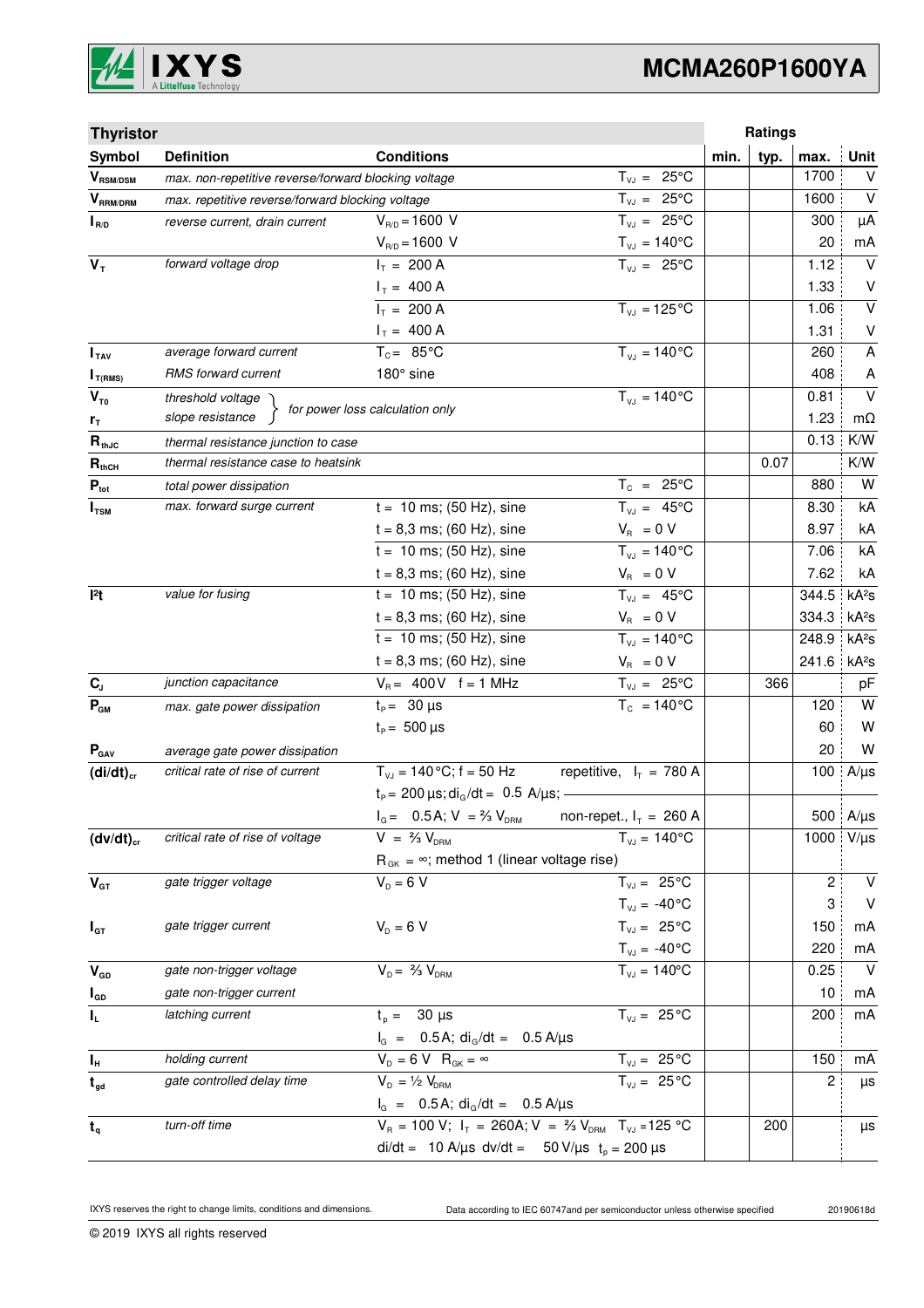

| Package                         | Υ4                           |                                                              |                                           |      |       | <b>Ratings</b> |      |      |
|---------------------------------|------------------------------|--------------------------------------------------------------|-------------------------------------------|------|-------|----------------|------|------|
| Symbol                          | <b>Definition</b>            | <b>Conditions</b>                                            |                                           |      | min.  | typ.           | max. | Unit |
| I <sub>RMS</sub>                | <b>RMS</b> current           | per terminal                                                 |                                           |      |       |                | 300  | A    |
| $T_{\nu J}$                     | virtual junction temperature |                                                              |                                           |      | $-40$ |                | 140  | °C   |
| $T_{op}$                        | operation temperature        |                                                              |                                           |      | $-40$ |                | 125  | °C   |
| $\mathsf{T}_{\mathsf{stg}}$     | storage temperature          |                                                              |                                           |      | $-40$ |                | 125  | °C   |
| Weight                          |                              |                                                              |                                           |      |       | 150            |      | g    |
| $M_{\text{D}}$                  | mounting torque              |                                                              |                                           |      | 2.25  |                | 2.75 | Nm   |
| $M_{T}$                         | terminal torque              |                                                              |                                           |      | 4.5   |                | 5.5  | Nm   |
| $d_{\mathsf{Spp/App}}$          |                              | creepage distance on surface   striking distance through air | terminal to terminal                      | 14.0 | 10.0  |                |      | mm   |
| $d_{\mathsf{Spb}/\mathsf{Apb}}$ |                              |                                                              | terminal to backside                      | 16.0 | 16.0  |                |      | mm   |
| v<br><b>ISOL</b>                | isolation voltage            | $= 1$ second                                                 |                                           |      | 4800  |                |      | V    |
|                                 | $= 1$ minute                 |                                                              | 50/60 Hz, RMS; $ _{\text{ISOL}} \le 1$ mA |      | 4000  |                |      | ٧    |

|                          |                                  |         | Par |
|--------------------------|----------------------------------|---------|-----|
|                          | $\blacksquare$ ixys $\mathbf{w}$ |         | M   |
| Date Code (DC)           |                                  | Circuit | C   |
|                          | yywwAA                           |         | M   |
| Production<br>Index (PI) | Part Number                      | unus n  | A   |
|                          | Lot.No: xxxxxx                   | Æ       | 260 |

Data Matrix: part no. (1-19), DC + PI (20-25), lot.no.# (26-31), blank (32), serial no.# (33-36)

# **Part description**<br>  $M = \text{Module}$

M = Module

Thyristor (SCR) =

M Thyristor =

A 260 (up to 1800V) = Current Rating [A] =

P Phase leg =

1600 Reverse Voltage [V] =

YA Y4-M6 =

| Orderina | Ordering Number | <b>Marking on Product</b> | Deliverv Mode | $\cdots$<br>Quantity | Code No. |
|----------|-----------------|---------------------------|---------------|----------------------|----------|
| Standard | MCMA260P1600YA  | MCMA260P1600YA            | Box           |                      | 509785   |

|                     | <b>Equivalent Circuits for Simulation</b> |                  | * on die level | $T_{\text{VJ}}$ = 140 °C |
|---------------------|-------------------------------------------|------------------|----------------|--------------------------|
|                     |                                           | <b>Thyristor</b> |                |                          |
| $V_{0 \text{ max}}$ | threshold voltage                         | 0.81             |                | v                        |
| $R_{0 \text{ max}}$ | slope resistance *                        | 0.59             |                | $m\Omega$                |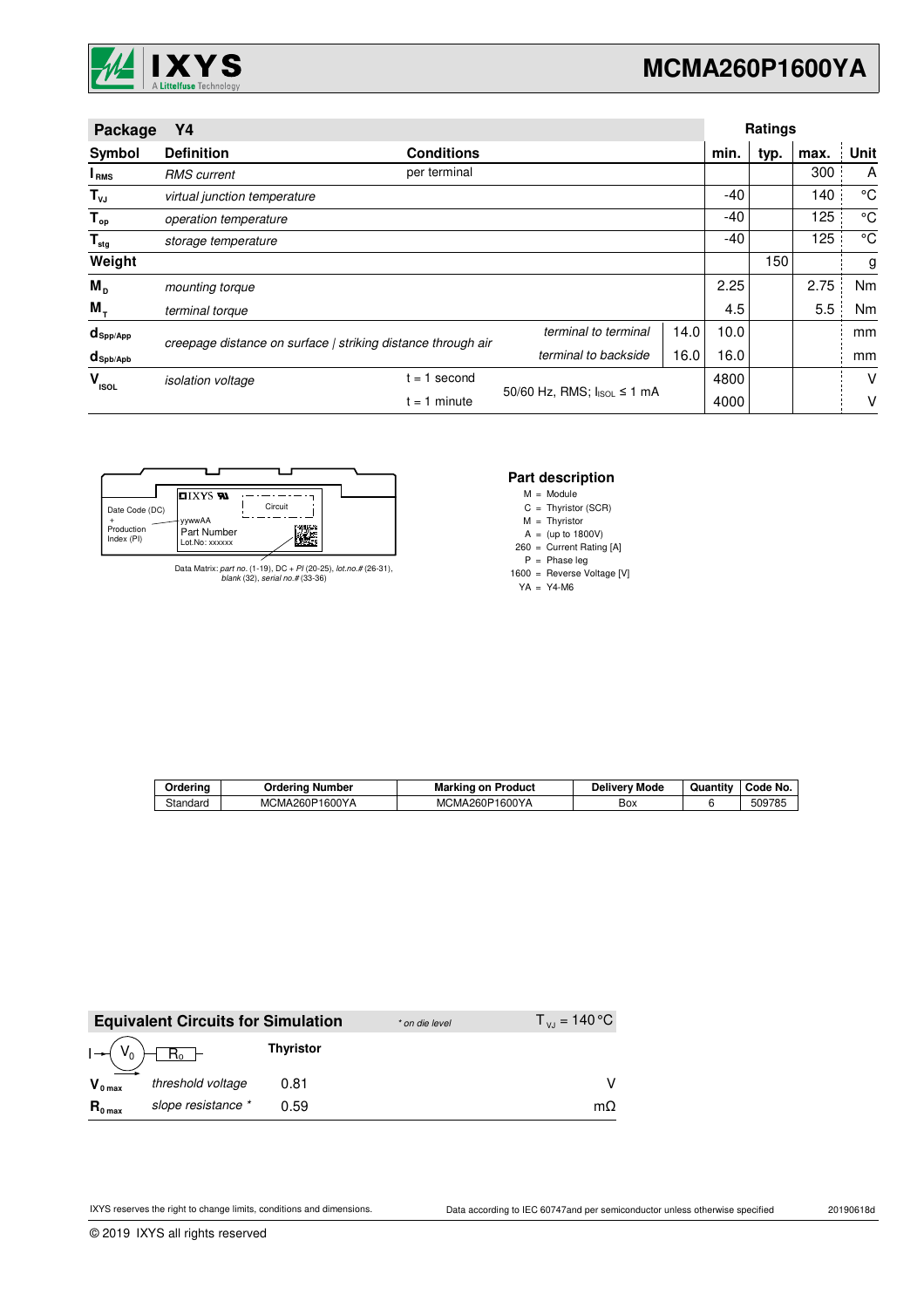

 **Outlines Y4**



Dim. MIN [mm] MAX [mm] MIN [inch] MAX [inch] a 30.0 30.6 1.181 1.205 b c 64.0 65.0 2.520 2.559 d 6.5 7.0 0.256 0.275 e 4.9 5.1 0.193 0.201 f | 28.6 | 29.2 | 1.126 | 1.150  $g$  7.3 7.7 0.287 0.303 h | 93.5 | 94.5 | 3.681 | 3.720 i | 79.5 | 80.5 | 3.130 | 3.169 j 4.8 5.2 0.189 0.205 k 33.4 34.0 1.315 1.339 l 16.7 17.3 0.657 0.681 m | 22.7 | 23.3 | 0.894 | 0.917 n 22.7 23.3 0.894 0.917 o 14.0 15.0 0.551 0.591 p q 22.8 23.3 0.898 0.917 r | 1.8 | 2.4 | 0.071 | 0.041 typ. 0.25 | typ. 0.010 typ. 10.5 typ. 0.413

Optional accessories for modules

Keyed gate/cathode twin plugs with wire length = 350 mm, gate = white, cathode = red Type ZY 180L (L = Left for pin pair 4/5) Type ZY 180R (R = Right for pin pair 6/7) UL 758, style 3751